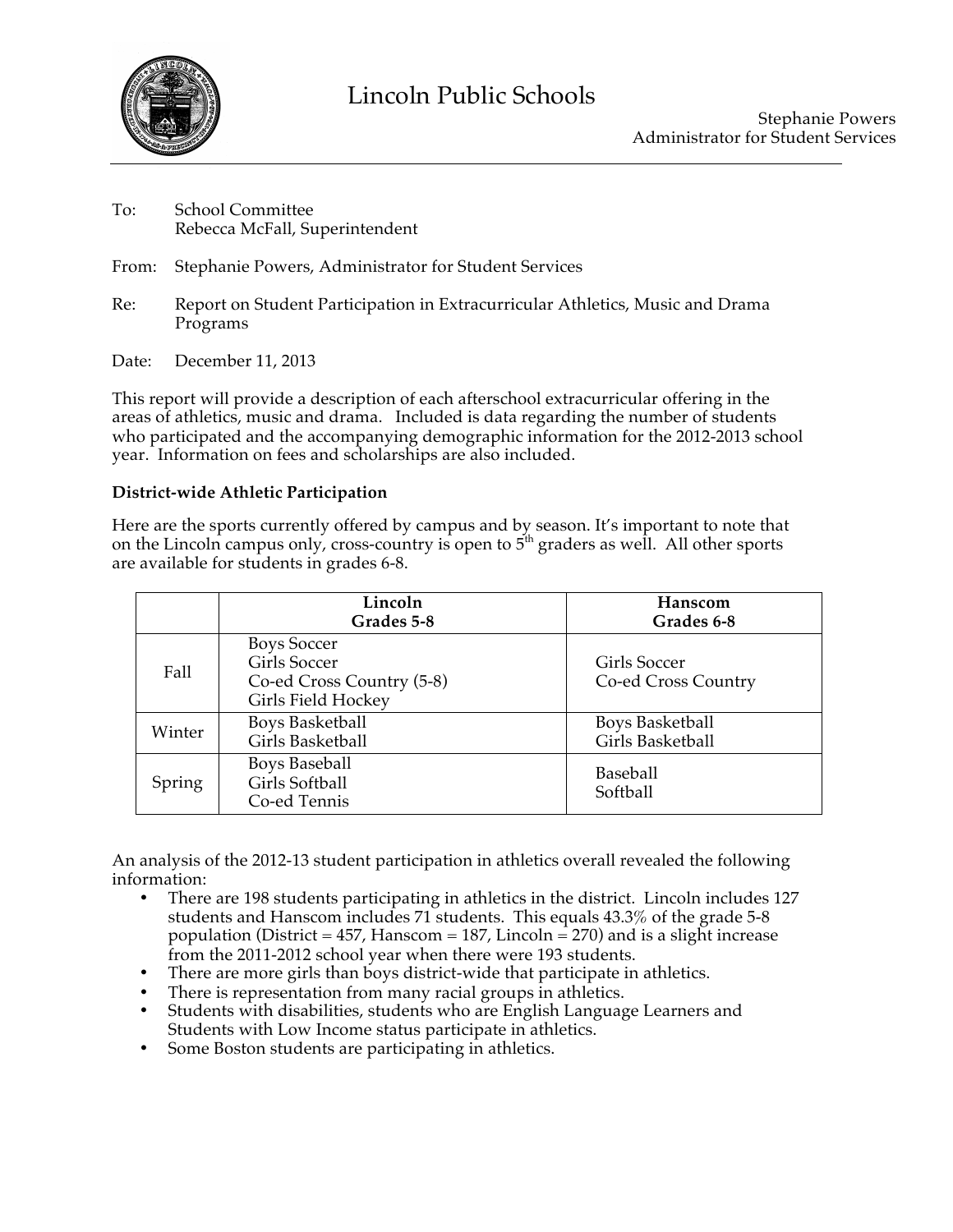| Grade | Lincoln<br>Girls | Hanscom<br>Girls | <b>Total</b><br>Girls | Lincoln<br><b>Boys</b> | Hanscom<br><b>Boys</b> | Total<br><b>Boys</b> |
|-------|------------------|------------------|-----------------------|------------------------|------------------------|----------------------|
|       |                  |                  | 10                    |                        |                        |                      |
|       | 12               |                  | 18                    | 13                     |                        |                      |
| −     | 19               | 15               | 34                    | 16                     | 13                     | 29                   |
|       | 30               |                  | 41                    | 22                     |                        | 33                   |
| Total | 69               | 34               | 103                   | 56                     | 36                     | 92                   |

**Distribution of Athletes by Campus, Grade and Gender for 2012-2013**

**Distribution of District-wide Athletes by Sport, Campus and Grade for 2012-2013 H = Hancsom, L = Lincoln**

| Grade  | $Co-Ed$<br>Cross<br>Country | Girls<br>Soccer | <b>Boys</b><br>Soccer | Girls<br><b>Basket</b><br>ball | <b>Boys</b><br><b>Basket</b><br>ball | Girls<br>Softball | <b>Boys</b><br><b>Base</b><br>ball | $Co-Ed$<br>Tennis | Field<br>Hockey |
|--------|-----------------------------|-----------------|-----------------------|--------------------------------|--------------------------------------|-------------------|------------------------------------|-------------------|-----------------|
| 5 H    | 5                           |                 |                       |                                |                                      |                   | 3                                  | በ                 |                 |
|        | 12                          |                 |                       |                                |                                      |                   |                                    |                   | 5               |
| 6 H    | 4                           |                 |                       |                                | 3                                    |                   | റ                                  |                   |                 |
|        | 9                           | h               |                       |                                |                                      |                   | 5                                  |                   | 5               |
| H<br>7 | 11                          | 4               |                       | 5                              |                                      | 10                | З                                  |                   |                 |
|        | 10                          |                 | 8                     | 5                              | h                                    |                   | 5                                  | 5                 |                 |
| H<br>8 | 10                          | h               |                       | 4                              | ⇁                                    | 5                 | 4                                  |                   |                 |
|        | 9                           | 6               | 10                    | q                              | ヮ                                    | 6                 | 15                                 | 14                | 10              |
| Total  | 70                          | 24              | 18                    | 27                             | 29                                   | 25                | 37                                 | 19                | 27              |

# **Distribution of District-wide Athletes by Number of Sports Played for 2011-2012**

|         | <b>Students playing</b><br>1 Sport | <b>Students playing</b><br>2 sports | <b>Students playing</b><br>3 sports |
|---------|------------------------------------|-------------------------------------|-------------------------------------|
| Hanscom |                                    |                                     |                                     |
| Lincoln |                                    |                                     |                                     |

# **Distribution of District-wide Athletes by Race for 2012-2013 (n=195)**

| Race                 | Percentage |
|----------------------|------------|
| African American     | 7.69       |
| Asian                | 3.59       |
| Hispanic / Latino    | 8.21       |
| <b>Multiple Race</b> | 6.67       |
| White                | 73.85      |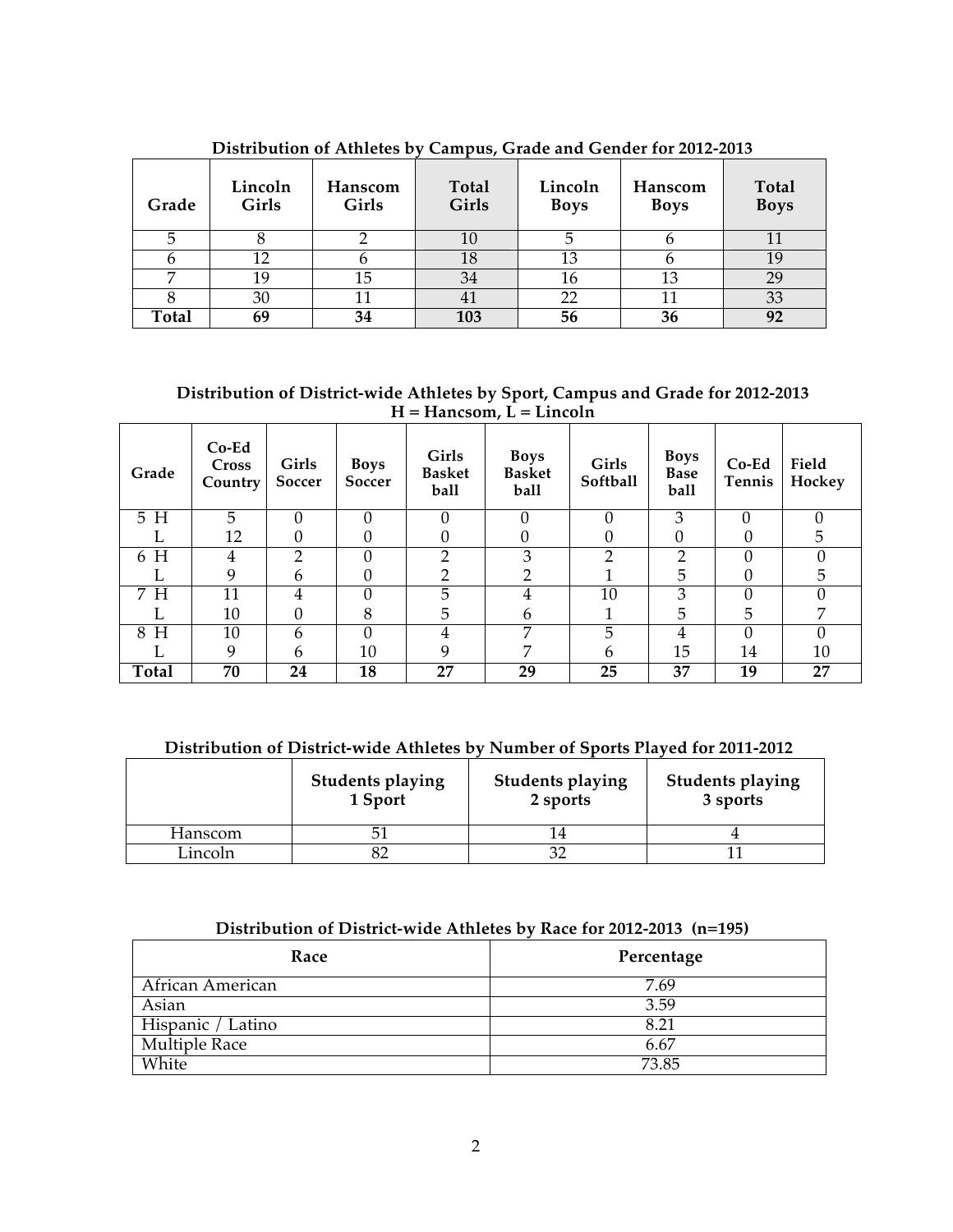### **Distribution of District-wide Athletes by Disability, English Language Learners and Low Income Status for 2012-2013 (n=195)**

| % of Athletes<br>with Disabilities | % of Athletes who<br>are English<br>Language Learners | % of Athletes<br>identified as<br>Low Income | $%$ of METCO<br><b>Athletes</b> |
|------------------------------------|-------------------------------------------------------|----------------------------------------------|---------------------------------|
| 12 82                              | .51                                                   | 10 77                                        | 2.56                            |

## **District-wide Music Lesson Participation**

The Lincoln Public Schools supports children in learning to play an instrument by organizing for teachers to come to the schools at the end of the school day to provide lessons. Students may select from individual and group lessons. It is interesting to note that some parents also participate in lessons.

An analysis of the 2012-13 student participation in music overall revealed the following information:

- There are 148 students participating in afterschool music in the district. This equals 3.86% of the total student population.
- There are more boys than girls district-wide that participate in music.
- There is representation from many racial groups in music and all grades.
- Students with disabilities, a few students who are English Language Learners and a few Students who are Low Income participate in music.
- One Boston student is participating in music lessons.

| Grade | Lincoln<br>Girls | Hanscom<br>Girls | Total<br>Girls | Lincoln<br><b>Boys</b> | Hanscom<br><b>Boys</b> | Total<br><b>Boys</b> |
|-------|------------------|------------------|----------------|------------------------|------------------------|----------------------|
| K     |                  | റ                | $\overline{2}$ |                        |                        |                      |
|       | 3                | 5                | 8              |                        |                        | 3                    |
| 2     | റ                | 5                | $\overline{7}$ | ∍                      | റ                      | 4                    |
| 3     | 3                | 4                | $\overline{7}$ | Q                      | C                      | 11                   |
| 4     | h                | 8                | 14             |                        | 5                      |                      |
| 5     | 6                | h                | 12             |                        | 8                      | q                    |
| 6     | റ                | ∩                | 4              | 7                      | 3                      | 10                   |
| 7     | h                | h                | 12             | 5                      | ∍                      | 7                    |
| 8     | 7                | 5                | 12             | 16                     |                        | 16                   |
| Total | 35               | 43               | 78             | 46                     | 24                     | 70                   |

### **Distribution of Musicians by Campus and Gender for 2012-2013**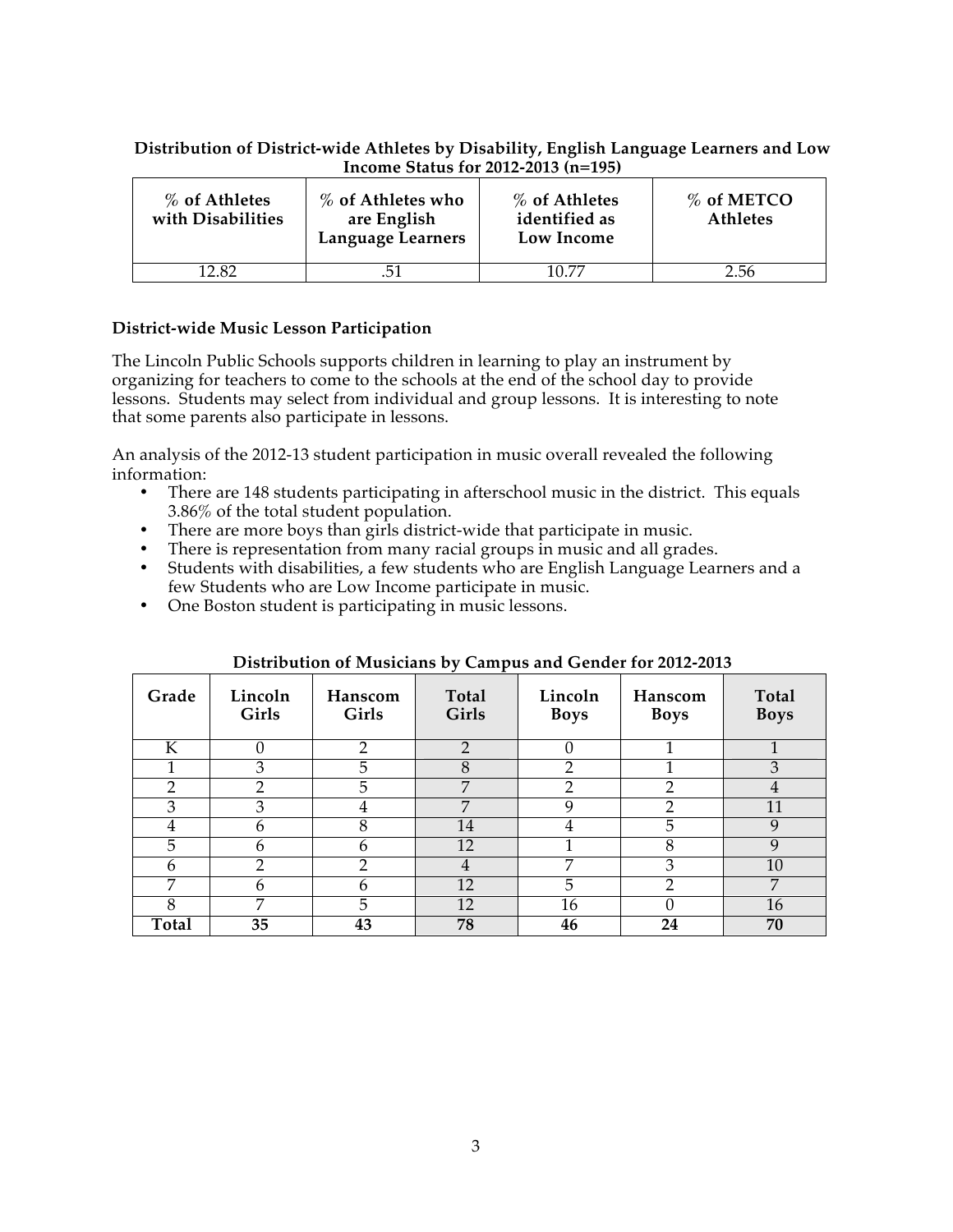| Instrument     | Girls           | <b>Boys</b>     |
|----------------|-----------------|-----------------|
| Flute          | 10              | 0               |
| Clarinet       | 3               | $\overline{2}$  |
| Cello          | O               | $\overline{3}$  |
| Saxophone      |                 | 7               |
| Drums          |                 | 6               |
| Piano          | $\overline{17}$ | 13              |
| Trumpet        |                 | 4               |
| Trombone       | 0               | 0               |
| Violin         | $\overline{15}$ | 5               |
| <b>Bassoon</b> |                 | 0               |
| Percussion     | $\overline{2}$  | 6               |
| Recorder       | 8               | 3               |
| Guitar         | $\overline{13}$ | $\overline{20}$ |
| Voice          | 7               | 0               |
| Tuba           |                 | 0               |

**Distribution of Musicians by Instrument and Gender for 2012-2013**

### **Distribution of District-wide Musicians by Race for 2012-2013**

| Race                 | Percentage |
|----------------------|------------|
| African American     | 10.81      |
| Asian                | 10.81      |
| Hispanic / Latino    | 10.14      |
| <b>Multiple Race</b> | 10.14      |
| White                | 58.11      |

### **Distribution of District-wide Musicians by Disability, English Language Learners and Low Income Status for 2012-2013**

| % of Musicians    | % of Musicians English | % of Musicians | $\frac{9}{6}$ of METCO |
|-------------------|------------------------|----------------|------------------------|
| with Disabilities | Language Learners      | Low Income     | Musicians              |
| 11.49             |                        | 7.43           | 68                     |

## **Drama Participation**

On the Lincoln Campus, three productions took place in the 2012-2013 school year. The fall production was Hound of the Baskervilles, the spring production was High School Musical and the third production was prepared for the Massachusetts Middle School Drama Festival Performance. Hanscom had one musical production for 2012-13, Schoolhouse Rock Live!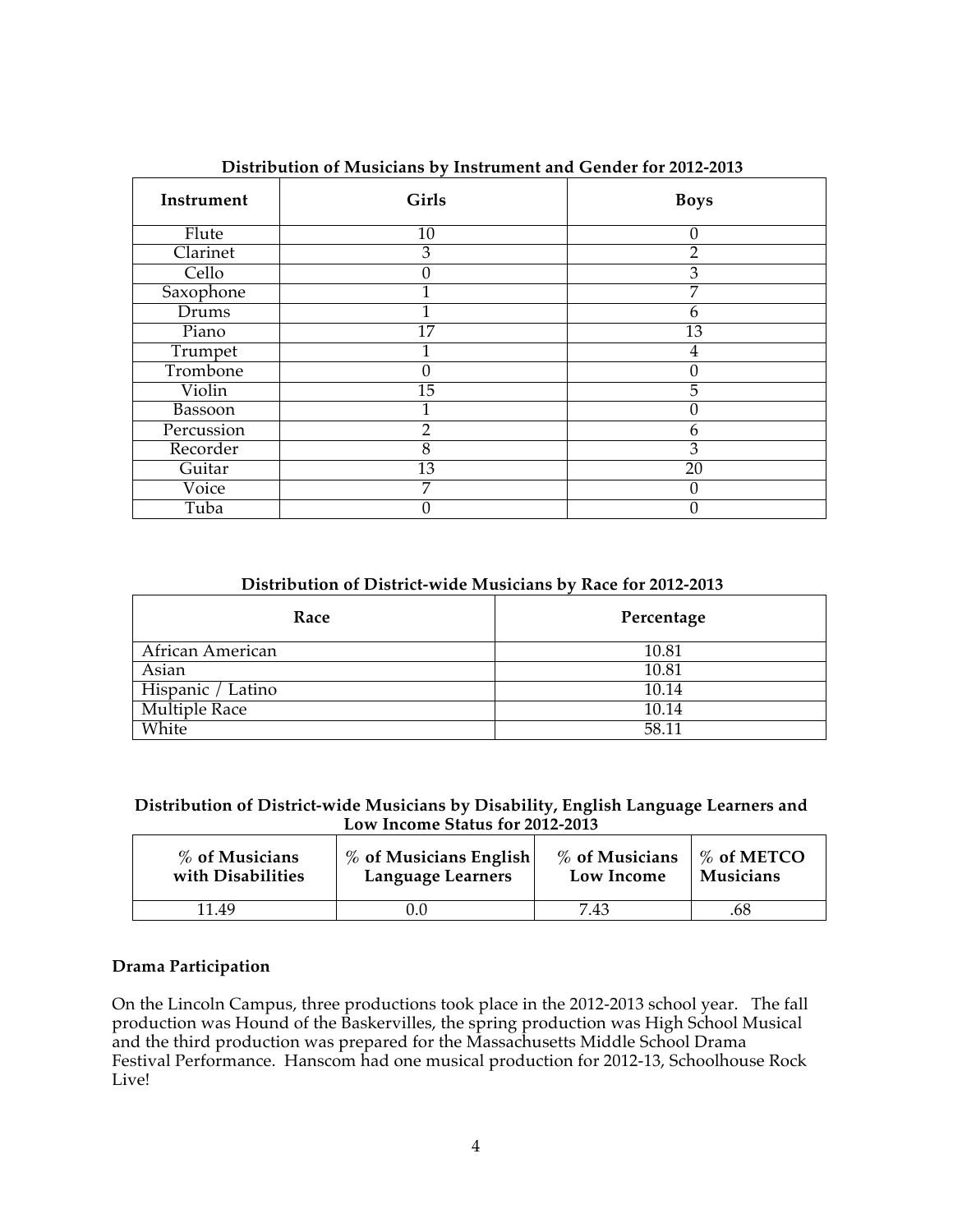| Grade | Lincoln<br>Girls | Hanscom<br>Girls | Total<br>Girls | Lincoln<br><b>Boys</b> | Hanscom<br><b>Boys</b> | Total<br><b>Boys</b> |
|-------|------------------|------------------|----------------|------------------------|------------------------|----------------------|
|       | 12               |                  | 12             |                        |                        |                      |
|       | 18               |                  | 23             |                        |                        |                      |
|       | 15               |                  | 19             |                        |                        |                      |
|       | 27               |                  | 34             |                        |                        |                      |
| Total | 72               | 16               | 88             |                        |                        | 28                   |

**Distribution of Cast and Crew by Grade and Gender for 2012-2013**

### **Distribution of District-wide Cast and Crew by Number of Productions for 2012-2013 for Lincoln Campus**

| <b>Students</b>  | <b>Students</b>  | <b>Students</b>    |
|------------------|------------------|--------------------|
| Participating in | Participating in | Participating in 3 |
| 1 Production     | 2 Productions    | Productions        |
|                  |                  |                    |

# **Distribution of Lincoln Cast and Crew by Race for 2012-2013**

| Race                 | Percentage |  |
|----------------------|------------|--|
| African American     | 7.53       |  |
| Asian                | 6.45       |  |
| Hispanic / Latino    | 7.53       |  |
| <b>Multiple Race</b> | 6.45       |  |
| White                | 72.04      |  |

## **Distribution of Lincoln Cast and Crew by Disability, English Language Learners and Low Income Status for 2012-2013**

| % of Cast and Crew<br>with Disabilities | $\%$ of<br><b>Cast and Crew</b><br>English<br>Language<br>Learners | % of Cast and<br>Crew<br>Low Income | % of Cast and Crew<br><b>METCO</b> |
|-----------------------------------------|--------------------------------------------------------------------|-------------------------------------|------------------------------------|
| 15.05                                   | 1 N8                                                               | 12 QN                               |                                    |